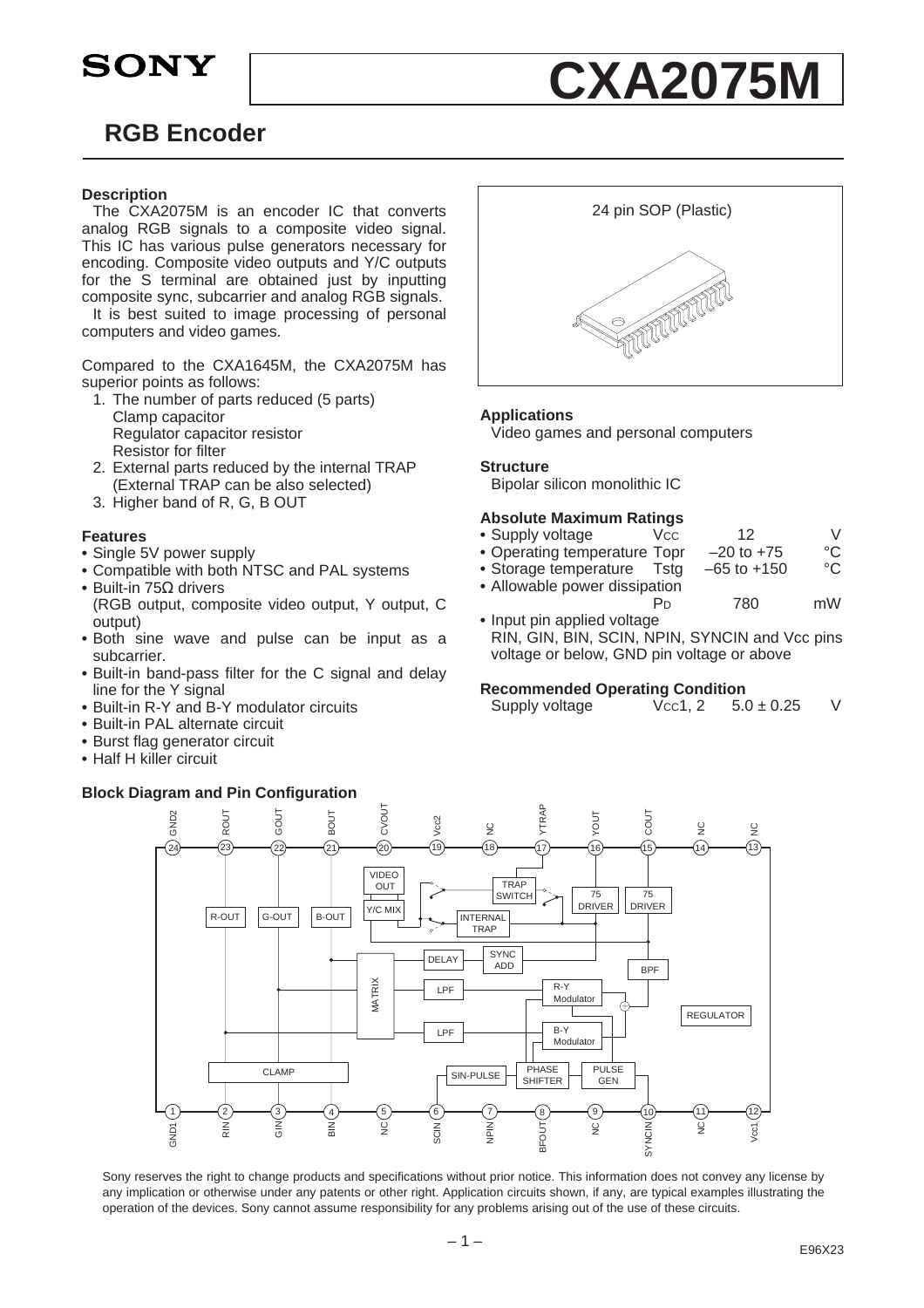# **Pin Description**

| Pin<br>No.                            | Symbol                                 | Pin voltage                           | Equivalent circuit                                                                                                          | Description                                                                                                                                                                      |
|---------------------------------------|----------------------------------------|---------------------------------------|-----------------------------------------------------------------------------------------------------------------------------|----------------------------------------------------------------------------------------------------------------------------------------------------------------------------------|
| 1                                     | GND1                                   | 0V                                    |                                                                                                                             | Ground for all circuits other than RGB,<br>composite video and Y/C output circuits.<br>The leads to GND2 should be as short and<br>wide as possible.                             |
| $\overline{2}$<br>3<br>$\overline{4}$ | <b>RIN</b><br><b>GIN</b><br><b>BIN</b> | <b>Black level</b><br>when<br>clamped | $-Vcc1$<br>$≥$ 100Ω<br>100 $\Omega$<br>WV-<br>$\overline{2}$<br>2V<br>350µ<br>$\frac{1}{25}$<br><b>Hg</b> Z<br>GND1<br>ICLP | Analog RGB signal inputs. Input at<br>100% = 1Vp-p (max.). To minimize clamp<br>error, input at as low impedance as<br>possible.<br>ICLP turns ON only in the burst flag period. |
| 5                                     | <b>NC</b>                              |                                       |                                                                                                                             | NO CONNECTION                                                                                                                                                                    |
| 6                                     | <b>SCIN</b>                            |                                       | Vcc1<br>10P<br>$\left(6\right)$<br>$\leq 40k$<br>$100\mu$<br>2.5V<br>GND1                                                   | Subcarrier input.<br>Input 0.4 to 5.0Vp-p sine wave or pulse.<br>Refer to Notes on Operation, Nos. 2 and 4.                                                                      |
| $\overline{7}$                        | <b>NPIN</b>                            | 1.7V<br>when open                     | Vcc1<br>80 $k \leq$<br>$\lessgtr$ 68k<br>$\overline{7}$<br>Wy<br>3k<br>$≤$ 32k<br>GND1                                      | Pin for switching between NTSC and PAL<br>modes.<br>NTSC: Vcc, PAL: GND                                                                                                          |
| $\,8\,$                               | <b>BFOUT</b>                           | H: 3.6V<br>L:3.2V                     | Vcc1<br>$\lessgtr$ 800<br>۸W<br>1.6k<br>$\circledS$<br>$65\mu$<br>$65\mu$<br>GND1                                           | BF pulse monitoring output. Incapable of<br>driving a $75\Omega$ load.                                                                                                           |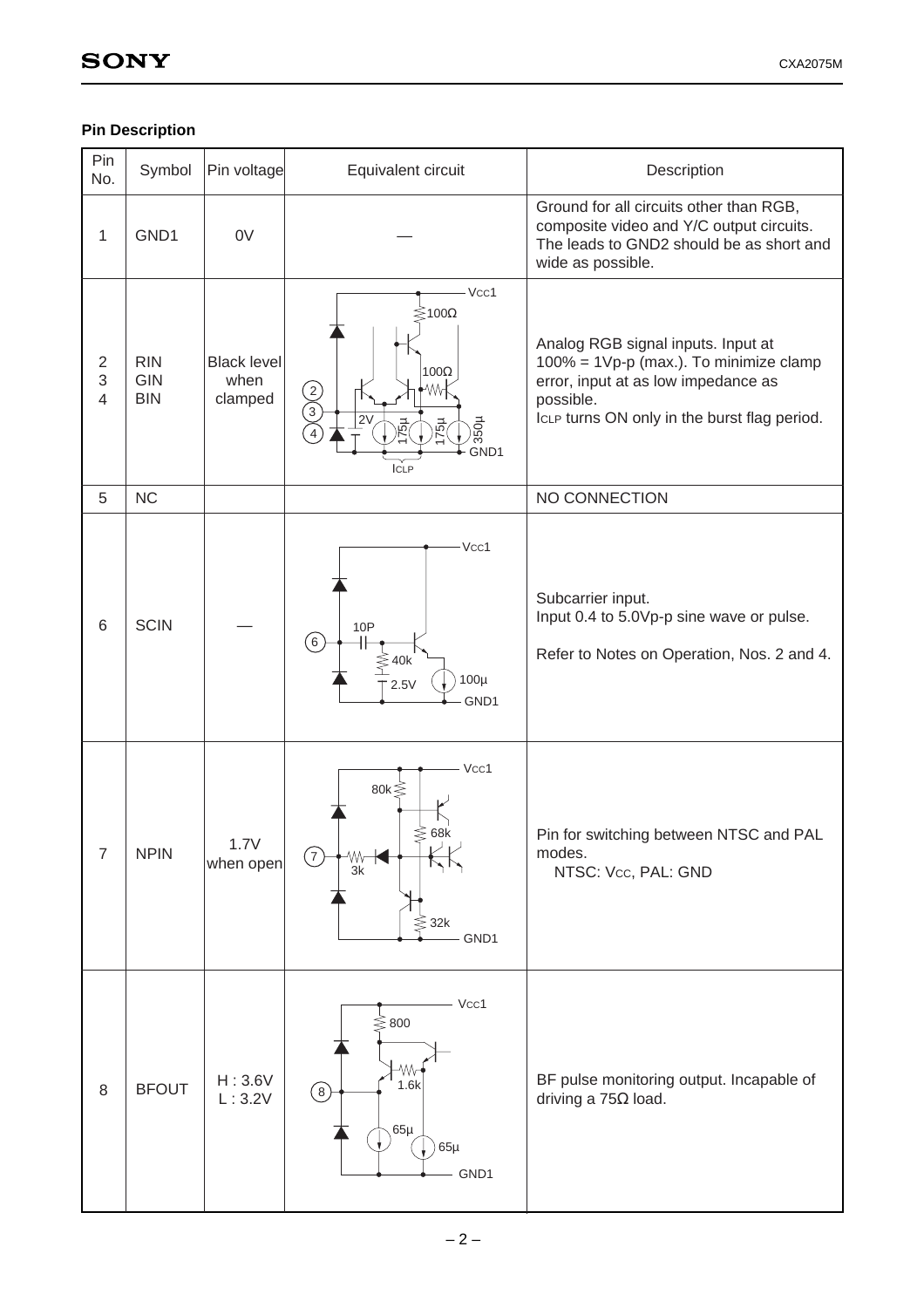| Pin<br>No. | Symbol        | Pin voltage                 | Equivalent circuit                                                                                                                    | Description                                                                                                                                |
|------------|---------------|-----------------------------|---------------------------------------------------------------------------------------------------------------------------------------|--------------------------------------------------------------------------------------------------------------------------------------------|
| 9          | <b>NC</b>     |                             |                                                                                                                                       | NO CONNECTION                                                                                                                              |
| 10         | <b>SYNCIN</b> | 2.2V                        | Vcc1<br>$\lessgtr$ 40k<br>(10)<br>Wv<br>4k<br>2.2V<br>GND1                                                                            | Composite sync signal input. Input TTL-<br>level voltages.<br>L ( $\leq$ 0.8V): SYNC period<br>$H$ ( $\geq$ 2.0V)                          |
| 11         | <b>NC</b>     |                             |                                                                                                                                       | NO CONNECTION                                                                                                                              |
| 12         | Vcc1          | 5.0V                        |                                                                                                                                       | Power supply for all circuits other than<br>RGB, composite video and Y/C output<br>circuits.<br>Refer to Notes on Operation, Nos. 3 and 8. |
| 13         | <b>NC</b>     |                             |                                                                                                                                       | NO CONNECTION                                                                                                                              |
| 14         | <b>NC</b>     |                             |                                                                                                                                       | NO CONNECTION                                                                                                                              |
| 15         | <b>COUT</b>   | 1.6V                        | Vcc2<br>$20\Omega$<br>Vcc1<br>$375\mu$<br>(15)<br>2.8V<br>2.2k<br>GND <sub>1</sub><br>GND <sub>2</sub>                                | Chroma signal output. Capable of driving a<br>$75\Omega$ load.<br>Refer to Notes on Operation, Nos. 5 and 7.                               |
| 16         | YOUT          | <b>Black level</b><br>1.35V | Vcc2<br>$\overline{20\Omega}$<br>Vcc1<br>⋚<br>$375\mu$<br>$\circled{\scriptstyle 16}$<br>2.8V<br>$z$ 2.2k<br>GND1<br>GND <sub>2</sub> | Y signal output. Capable of driving a $75\Omega$<br>load.<br>Refer to Notes on Operation, Nos. 5 and 7.                                    |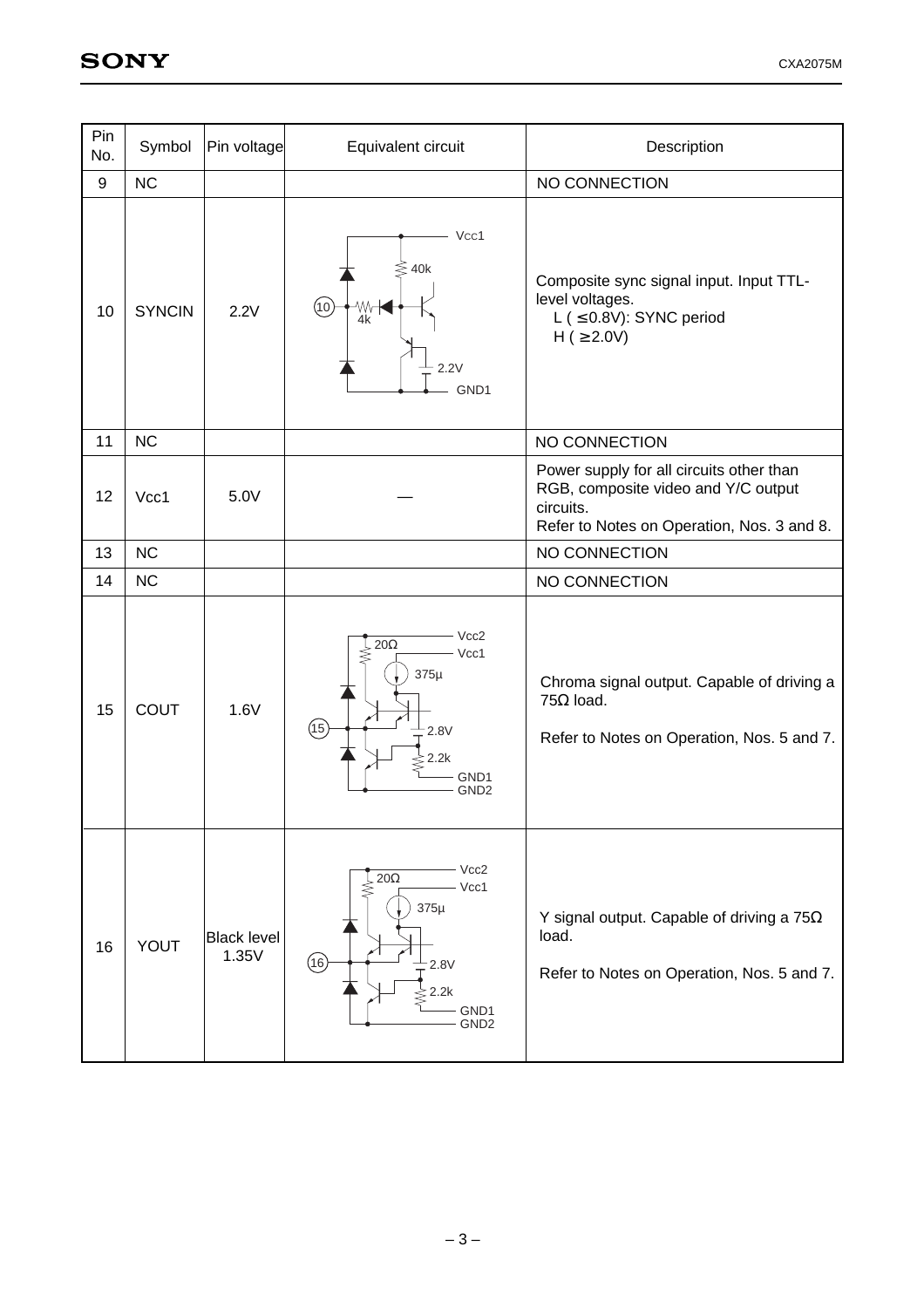| Pin<br>No.     | Symbol                                    | Pin voltage                 | Equivalent circuit                                                                                                                   | Description                                                                                                                                                                                                                                                                                                                                                                                                                                      |
|----------------|-------------------------------------------|-----------------------------|--------------------------------------------------------------------------------------------------------------------------------------|--------------------------------------------------------------------------------------------------------------------------------------------------------------------------------------------------------------------------------------------------------------------------------------------------------------------------------------------------------------------------------------------------------------------------------------------------|
| 17             | <b>YTRAP</b>                              | <b>Black level</b><br>2.13V | Vcc1<br>$100\Omega$<br>$\leqslant$ 30k <sup>1.5k</sup><br>(17)<br>$100\mu$<br>GND1                                                   | Pin for reducing cross color caused by the<br>subcarrier frequency component of the Y<br>signal. When the CVOUT pin is in use,<br>connect a capacitor or a capacitor and an<br>inductor in series between YTRAP and<br>GND. Decide capacitance and inductance,<br>giving consideration to cross color and the<br>required resolution.<br>No influence on the YOUT pin.<br>Internal TRAP can be also used.<br>Refer to Notes on Operation, No. 6. |
| 18             | <b>NC</b>                                 |                             |                                                                                                                                      | NO CONNECTION                                                                                                                                                                                                                                                                                                                                                                                                                                    |
| 19             | Vcc <sub>2</sub>                          | 5.0V                        |                                                                                                                                      | Power supply for RGB, composite video<br>and Y/C output circuits. Decouple this pin<br>with a large capacitor of 10µF or above as<br>a high current flows.<br>Refer to Notes on Operation, Nos. 3 and 8.                                                                                                                                                                                                                                         |
|                |                                           |                             |                                                                                                                                      |                                                                                                                                                                                                                                                                                                                                                                                                                                                  |
| 20             | <b>CVOUT</b>                              | <b>Black level</b><br>0.97V | Vcc2<br>$20\Omega$<br>Vcc1<br>$375\mu$<br>(20)<br>2.8V<br>2.2k<br>GND1<br>GND <sub>2</sub>                                           | Composite video signal output. Capable of<br>driving a $75\Omega$ load.<br>Refer to Notes on Operation, Nos. 5 and 7.                                                                                                                                                                                                                                                                                                                            |
| 21<br>22<br>23 | <b>BOUT</b><br><b>GOUT</b><br><b>ROUT</b> | <b>Black level</b><br>1.2V  | Vcc2<br>$20\Omega$<br>Vcc1<br>$375\mu$<br>$\begin{pmatrix} 21 \\ 22 \\ 23 \end{pmatrix}$<br>2.8V<br>2.2k<br>GND1<br>GND <sub>2</sub> | Analog RGB signal outputs. Capable of<br>driving a $75\Omega$ load.<br>Refer to Notes on Operation, Nos. 5 and 7.                                                                                                                                                                                                                                                                                                                                |
| 24             | GND <sub>2</sub>                          | 0V                          |                                                                                                                                      | Ground for RGB, composite video and Y/C<br>output circuits. The leads to GND1 should<br>be as short and wide as possible.                                                                                                                                                                                                                                                                                                                        |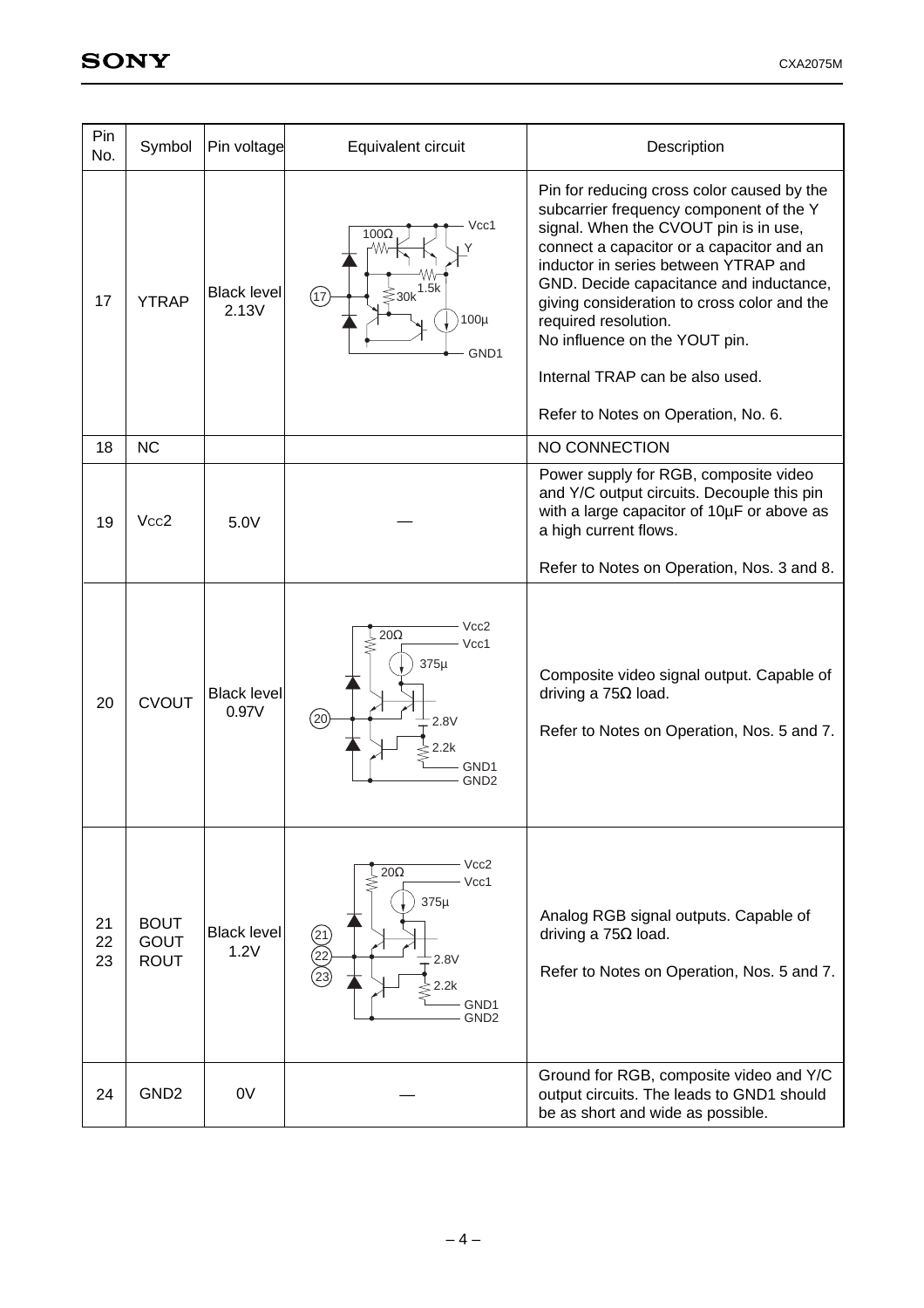|                                                   |                  | S <sub>1</sub>                           | S <sub>2</sub>           | S <sub>3</sub> | S <sub>4</sub>  |                         |                                                                                                                        |        |         |       |        |
|---------------------------------------------------|------------------|------------------------------------------|--------------------------|----------------|-----------------|-------------------------|------------------------------------------------------------------------------------------------------------------------|--------|---------|-------|--------|
| Item                                              | Symbol           | <b>RIN</b><br><b>GIN</b><br><b>BIN</b>   | SCINNPIN <sup>SYNC</sup> |                | IN              | Measure-<br>ment<br>pin | Measurement<br>conditions                                                                                              | Min.   | Typ.    | Max.  | Unit   |
| Current<br>consumption 1                          | Icc1             |                                          |                          |                |                 | Icc1                    | No input signal,<br>SG5: CSYNC<br>TTL level,                                                                           |        | 67      |       |        |
| Current<br>consumption 2                          | Icc <sub>2</sub> |                                          | 2.75V SG4                | 5V             | SG <sub>5</sub> | Icc <sub>2</sub>        | SG4: SIN wave<br>3.58MHz<br>$0.5Vp-p$<br>Fig. 1                                                                        |        | 40      |       | mA     |
| (R, G, BOUT)                                      |                  |                                          |                          |                |                 |                         |                                                                                                                        |        |         |       |        |
|                                                   | VO(R)            | SG <sub>1</sub>                          |                          |                |                 | D                       | SG1 to SG3:<br>DC direct<br>coupling 3.2VDC,                                                                           |        |         |       |        |
| RGB output<br>voltage                             | Vo(G)            | SG <sub>2</sub>                          |                          |                | 2V              | E                       | $1.0Vp-p$<br>$f = 200kHz$<br>$Pin 9 = Clamp$                                                                           | 0.64   | 0.69    | 0.72  | V      |
|                                                   | VO(B)            | SG <sub>3</sub>                          |                          |                |                 | F                       | $voltage*$<br>Fig. 2                                                                                                   |        |         |       |        |
|                                                   | fc(R)            | SG <sub>1</sub>                          |                          |                |                 | D                       | SG1 to SG3:<br>DC direct                                                                                               | $-5$   | $-3.2$  |       | dB     |
| <b>RGB</b> output<br>frequency<br>characteristics | fc $(G)$         | SG <sub>2</sub>                          |                          |                | 2V              | E                       | coupling 3.2VDC,<br>$1.0Vp-p$<br>$f = 27MHz/200kHz$<br>$Pin 9 = Clamp$<br>voltage<br>Fig. 3                            | $-5$   | $-3.4$  |       | dB     |
|                                                   | fc(B)            | SG <sub>3</sub>                          |                          |                |                 | F                       |                                                                                                                        | $-5$   | $-3.8$  |       | dB     |
| (YOUT)                                            |                  |                                          |                          |                |                 |                         |                                                                                                                        |        |         |       |        |
| Output sync level                                 | Vo (YS1/2)       |                                          |                          |                |                 |                         | SG1 to SG3:                                                                                                            | 0.24   | 0.27    | 0.31  |        |
| R100%: Y level                                    | Vo (YR1/2)       | SG <sub>1</sub>                          |                          |                |                 |                         | 100% color bar<br>input,                                                                                               | 0.19   | 0.215   | 0.24  |        |
| G100%: Y level                                    | Vo (YG1/2)       | to                                       | 0V                       | 5V             | SG <sub>5</sub> |                         | 1.0Vp-p (Max.)<br>SG5: CSYNC                                                                                           | 0.38   | 0.405   | 0.43  | $Vp-p$ |
| B100%: Y level                                    | Vo (YB1/2)       | SG <sub>3</sub>                          |                          |                |                 |                         | <b>TTL</b> level                                                                                                       | 0.06   | 0.076   | 0.09  |        |
| White 100%: Y level                               | Vo (YW1/2)       |                                          |                          |                |                 | B                       | Fig. $4$                                                                                                               | 0.63   | 0.682   | 0.79  |        |
| Output frequency<br>characteristics               | fc (Y1/2)        | SG <sub>1</sub><br>to<br>SG <sub>3</sub> | 0V                       | 5V             | 2V              |                         | SG1 to SG3:<br>DC direct<br>coupling 3.2VDC,<br>$1.0Vp-p$<br>$f = 5MHz/200kHz$<br>$Pin 9 = Clamp$ voltage              | $-1$   | $-0.13$ |       | dB     |
| (CVOUT)                                           |                  |                                          |                          |                |                 |                         |                                                                                                                        |        |         |       |        |
| Output sync level                                 | Vo (YS1/2)       |                                          |                          |                |                 |                         | SG1 to SG3:                                                                                                            | 0.22   | 0.24    | 0.27  | $Vp-p$ |
| R100%: Y level                                    | Vo (YR1/2)       | SG <sub>1</sub>                          |                          |                |                 |                         | 100% color bar<br>input,                                                                                               | 0.18   | 0.208   | 0.23  | V      |
| G100%: Y level                                    | Vo (YG1/2)       | to                                       | 0V                       | 5V             | SG <sub>5</sub> |                         | 1.0Vp-p (Max.)                                                                                                         | 0.35   | 0.376   | 0.41  | V      |
| <b>B100%: Y level</b>                             | Vo (YB1/2)       | SG <sub>3</sub>                          |                          |                |                 |                         | SG5: CSYNC<br><b>TTL</b> level                                                                                         | 0.055  | 0.071   | 0.085 | V      |
| White 100%: Y level                               | Vo (YW1/2)       |                                          |                          |                |                 | $\mathsf C$             | Fig. 4                                                                                                                 | 0.61   | 0.66    | 0.75  | V      |
| Output frequency<br>characteristics               | fc (Y1/2)        | SG <sub>1</sub><br>to<br>SG <sub>3</sub> | 0V                       | 5V             | 2V              |                         | SG1 to SG3:<br>DC direct<br>coupling 3.2V <sub>DC</sub> ,<br>$1.0Vp-p$<br>$f = 5MHz/200kHz$<br>$Pin 9 = Clamp$ voltage | $-3.3$ | $-1.53$ |       | dB     |

# Electrical Characteristics (Ta = 25°C, Vcc = 5V, See the Electrical Characteristics Measurement Circuit.)

∗ Clamp voltage: voltage appearing at Pin 9 when CSYNC is input.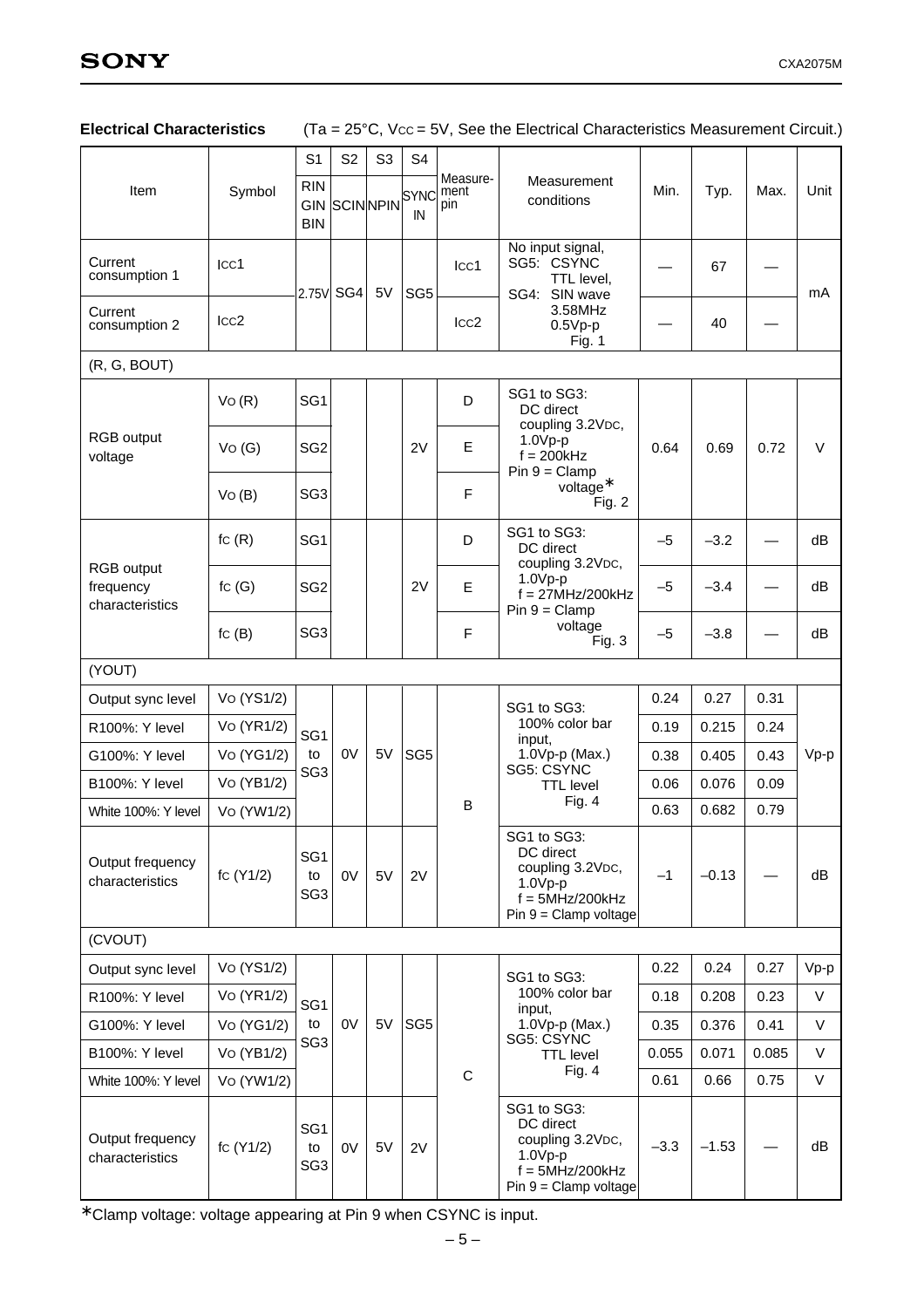|                       |                          | S <sub>1</sub>                           | S <sub>2</sub>      | S <sub>3</sub> | S4                |                         |                                                                                                                                                             |                  |        |                                      |        |     |      |
|-----------------------|--------------------------|------------------------------------------|---------------------|----------------|-------------------|-------------------------|-------------------------------------------------------------------------------------------------------------------------------------------------------------|------------------|--------|--------------------------------------|--------|-----|------|
| Item                  | Symbol                   | <b>RIN</b><br><b>BIN</b>                 | <b>GIN SCINNPIN</b> |                | <b>SYNC</b><br>IN | Measure-<br>ment<br>pin | Measurement<br>conditions                                                                                                                                   | Min.             | Typ.   | Max.                                 | Unit   |     |      |
| (COUT)                |                          |                                          |                     |                |                   |                         |                                                                                                                                                             |                  |        |                                      |        |     |      |
| <b>Burst level</b>    | Vo (BN1/2)               |                                          |                     |                |                   |                         |                                                                                                                                                             | 0.24             | 0.282  | 0.34                                 | $Vp-p$ |     |      |
| R chroma ratio        | R/BN1/2                  |                                          |                     |                |                   |                         | SG1 to SG3:                                                                                                                                                 | 2.8              | 3.17   | 3.6                                  |        |     |      |
| R phase               | $\theta$ R1/2            |                                          |                     |                | SG <sub>5</sub>   |                         | 100% color bar                                                                                                                                              | 99               | 104    | 111                                  | deg    |     |      |
| G chroma ratio        | G/BN1/2                  | SG <sub>1</sub><br>to<br>SG <sub>3</sub> | SG4                 |                |                   |                         | input.<br>1.0Vp-p (Max.)                                                                                                                                    | 2.7              | 3.06   | 3.8                                  |        |     |      |
| G phase               | $\theta$ G1/2            |                                          |                     | 5V             |                   |                         | SG4: SIN wave,<br>3.58MHz                                                                                                                                   | 232              | 238    | 246                                  | deg    |     |      |
| B chroma ratio        | <b>B/BN1/2</b>           |                                          |                     |                |                   |                         |                                                                                                                                                             |                  |        | $0.5Vp-p$<br><b>CSYNC</b><br>$SG5$ : | 1.8    | 2.1 | 2.35 |
| B phase               | $\theta$ B1/2            |                                          |                     |                |                   |                         |                                                                                                                                                             | <b>TTL</b> level | 341    | 348                                  | 356    | deg |      |
| <b>Burst width</b>    | tw $(B)$ 1/2             |                                          |                     |                |                   |                         |                                                                                                                                                             | A                | Fig. 5 | 2.35                                 | 2.6    | 2.8 | μs   |
| <b>Burst position</b> | t <sub>D</sub> $(B)$ 1/2 |                                          |                     |                |                   |                         |                                                                                                                                                             | 0.35             | 0.68   | 0.95                                 | μs     |     |      |
| Carrier leak          | VL1/2                    | SG <sub>1</sub><br>to<br>SG <sub>3</sub> | SG4                 | 5V             | SG <sub>5</sub>   |                         | SG1 to SG3:<br>No signal,<br>SG4: SIN wave,<br>3.58MHz<br>$0.5Vp-p$<br><b>CSYNC</b><br>SG5:<br><b>TTL</b> level<br>3.58MHz component<br>measured.<br>Fig. 6 |                  | 6      | 29                                   | mVp-p  |     |      |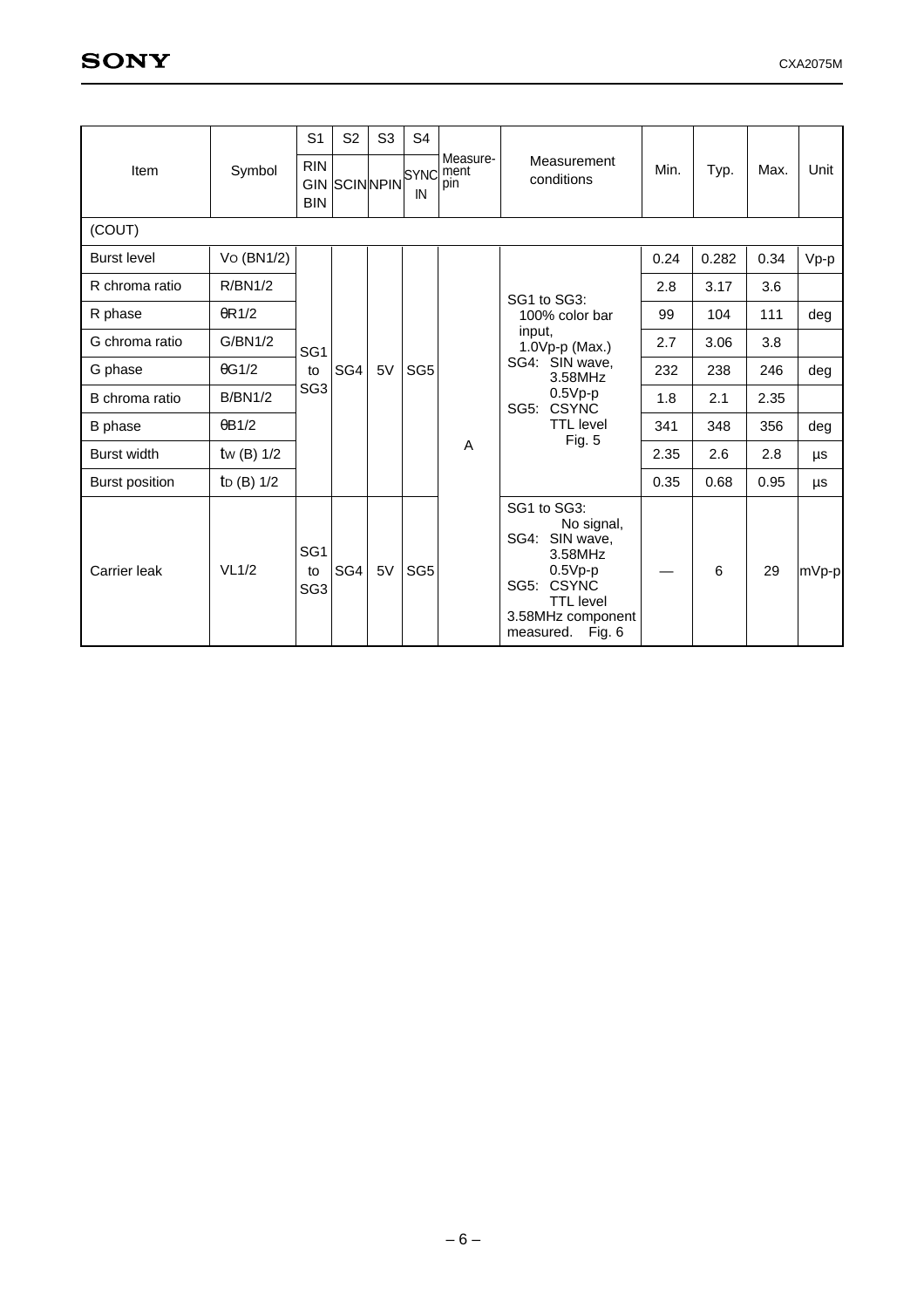|                                                  |                          | S <sub>1</sub>                           | S <sub>2</sub> | S <sub>3</sub> | S <sub>4</sub>                 |                         |                                                                                                                                                |       |         |      |        |
|--------------------------------------------------|--------------------------|------------------------------------------|----------------|----------------|--------------------------------|-------------------------|------------------------------------------------------------------------------------------------------------------------------------------------|-------|---------|------|--------|
| Item                                             | Symbol                   | <b>RIN</b><br><b>GIN</b><br><b>BIN</b>   |                |                | SCINNPIN <sup>SYNC</sup><br>IN | Measure-<br>ment<br>pin | Measurement<br>conditions                                                                                                                      | Min.  | Typ.    | Max. | Unit   |
| (CVOUT)                                          |                          |                                          |                |                |                                |                         |                                                                                                                                                |       |         |      |        |
| <b>Burst level</b>                               | Vo (BN1/2)               |                                          |                |                |                                |                         |                                                                                                                                                | 0.22  | 0.264   | 0.32 | $Vp-p$ |
| R chroma ratio                                   | R/BN1/2                  |                                          |                |                |                                |                         | SG1 to SG3:                                                                                                                                    | 2.95  | 3.3     | 3.7  |        |
| R phase                                          | $\theta$ R1/2            |                                          |                |                |                                |                         | 100% color bar                                                                                                                                 | 99    | 105     | 111  | deg    |
| G chroma ratio                                   | G/BN1/2                  | SG <sub>1</sub>                          |                |                |                                |                         | input,<br>1.0Vp-p (Max.)                                                                                                                       | 2.9   | 3.23    | 3.5  |        |
| G phase                                          | $\theta$ G1/2            | to                                       | SG4            | 5V             | SG <sub>5</sub>                |                         | SG4: SIN wave,<br>3.58MHz                                                                                                                      | 233   | 239     | 247  | deg    |
| B chroma ratio                                   | <b>B/BN1/2</b>           | SG <sub>3</sub>                          |                |                |                                |                         | $0.5Vp-p$<br>SG5: CSYNC                                                                                                                        | 1.8   | 2.02    | 2.3  |        |
| B phase                                          | $\theta$ B1/2            |                                          |                |                |                                |                         | <b>TTL</b> level<br>Fig. $5$                                                                                                                   | 342   | 349     | 357  | deg    |
| <b>Burst width</b>                               | tw $(B)$ 1/2             |                                          |                |                |                                |                         |                                                                                                                                                | 2.35  | 2.52    | 2.8  | μs     |
| <b>Burst position</b>                            | t <sub>D</sub> $(B)$ 1/2 |                                          |                |                |                                |                         |                                                                                                                                                | 0.35  | 0.66    | 0.95 | μs     |
| Carrier leak                                     | VL1/2                    | SG <sub>1</sub><br>to<br>SG <sub>3</sub> | SG4            | 5V             | SG <sub>5</sub>                | $\mathsf{C}$            | SG1 to SG3:<br>No signal,<br>SG4: SIN wave,<br>3.58MHz<br>$0.5Vp-p$<br>SG5: CSYNC<br><b>TTL</b> level<br>3.58MHz component<br>measured. Fig. 6 |       | 6       | 29   | mVp-p  |
| <b>PAL burst</b><br>level ratio                  | K (BP1/2)                |                                          |                |                |                                |                         | SG1 to SG3:<br>No signal,<br>SG4: SIN wave,                                                                                                    | 0.9   | 1.0     | 1.1  |        |
|                                                  | $\theta$ PAL1/2          | SG <sub>1</sub><br>to<br>SG <sub>3</sub> |                |                | SG4 GND SG5                    |                         | 4.43MHz<br>$0.5Vp-p$<br>SG5: CSYNC                                                                                                             | 129   | 138     | 146  | deg    |
| PAL burst phase                                  | $\theta$ XPAL1/2         |                                          |                |                |                                |                         | <b>TTL</b> level<br>Fig. $6$                                                                                                                   | 214   | 221     | 228  | deg    |
| <b>Internal TRAP</b><br>attenuation<br>frequency | <b>fTRAP</b>             | SG <sub>1</sub><br>to<br>SG <sub>3</sub> | 0V             | 5V             | 2V                             | C                       | SG1 to SG3:<br>DC direct coupling<br>3.2VDC 1.0Vp-p<br>$f = 3.58$ MHz/200kHz<br>$YTRAP = 3.32k$                                                | $-30$ | $-21.6$ | $-4$ | dB     |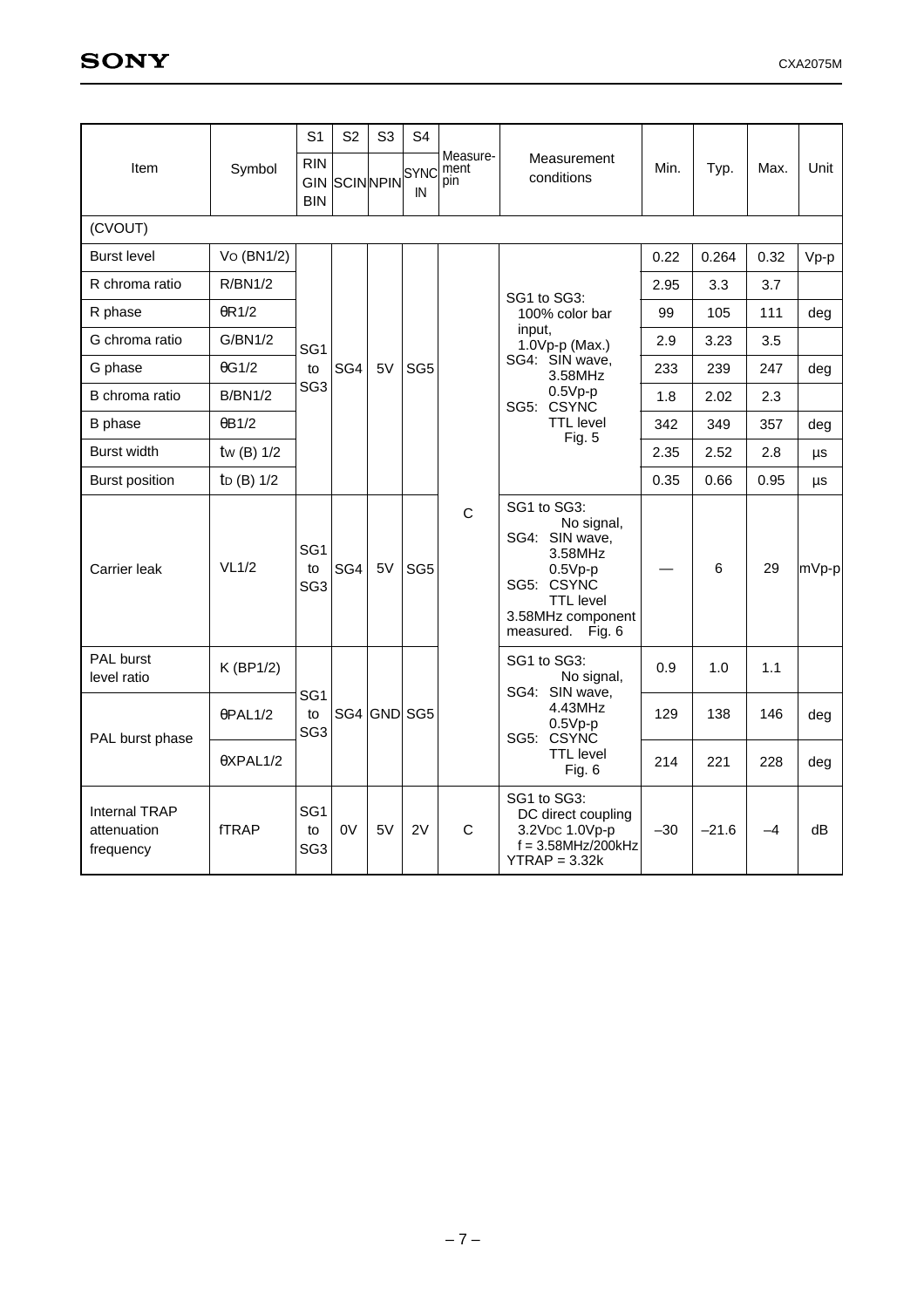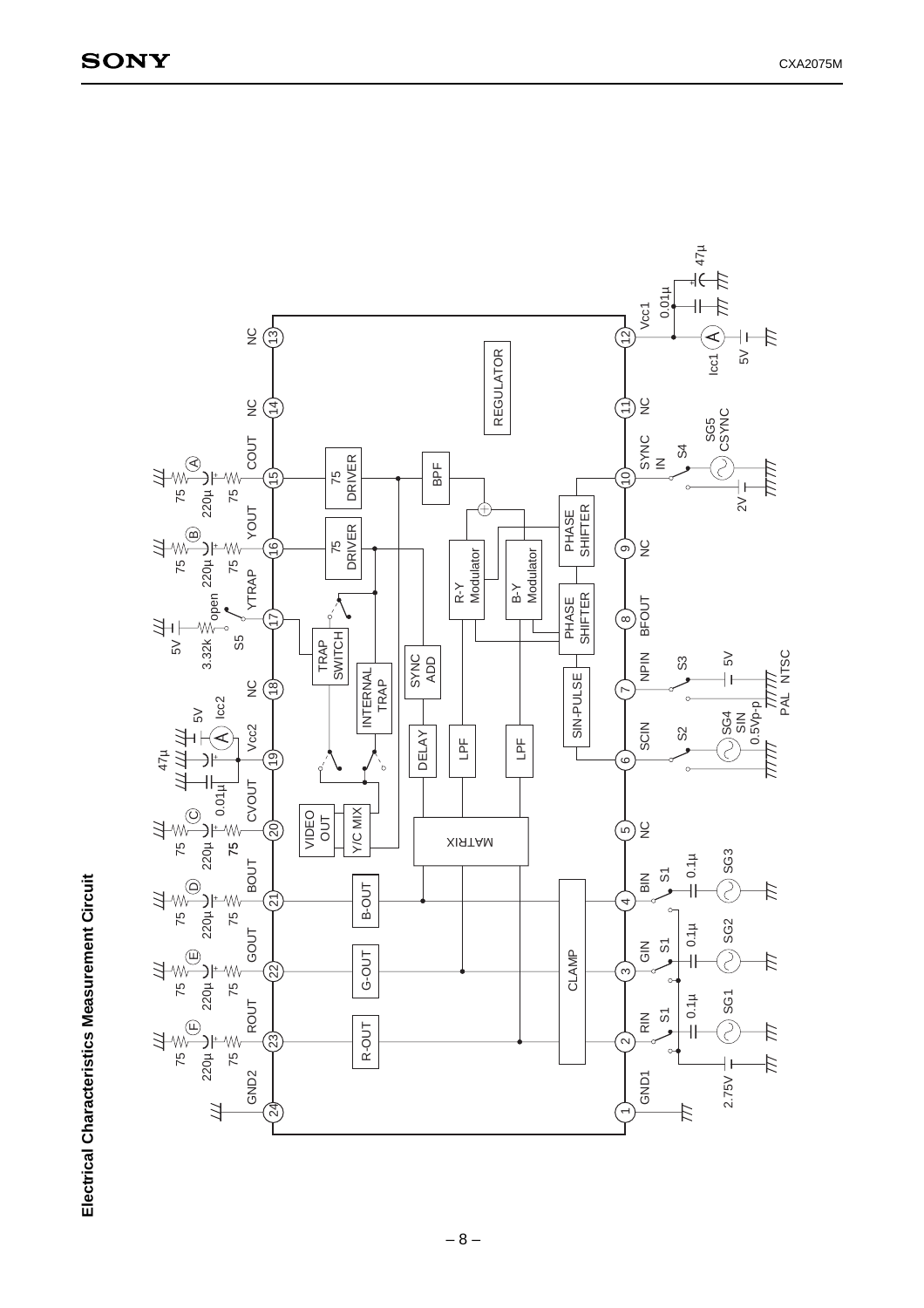

# **Measuring Signals and Output Waveforms**

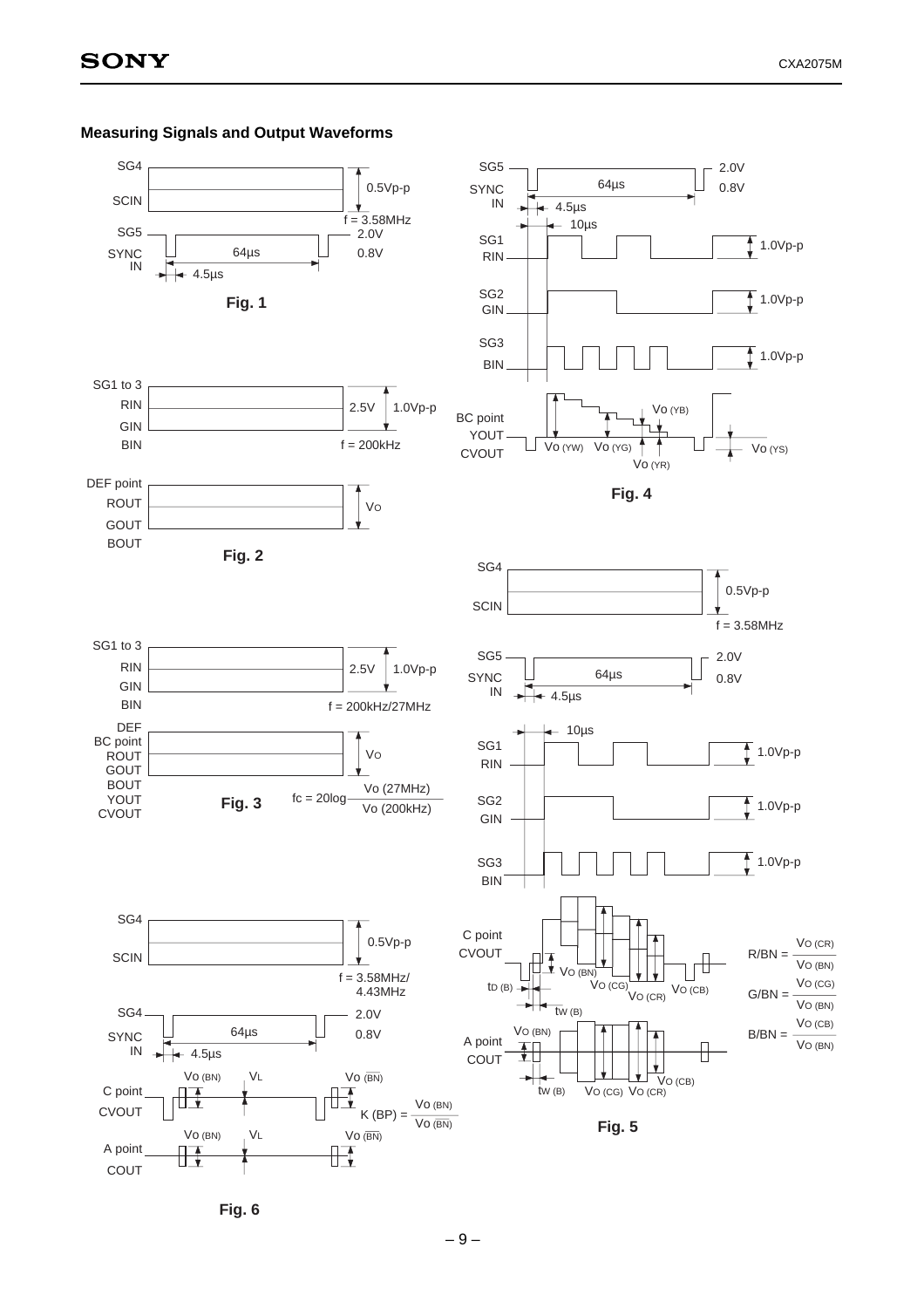

### **Application Circuit (NTSC internal TRAP mode)**

# **Application Circuit (NTSC external TRAP mode)**



Application circuits shown are typical examples illustrating the operation of the devices. Sony cannot assume responsibility for any problems arising out of the use of these circuits or for any infringement of third party patent and other right due to same.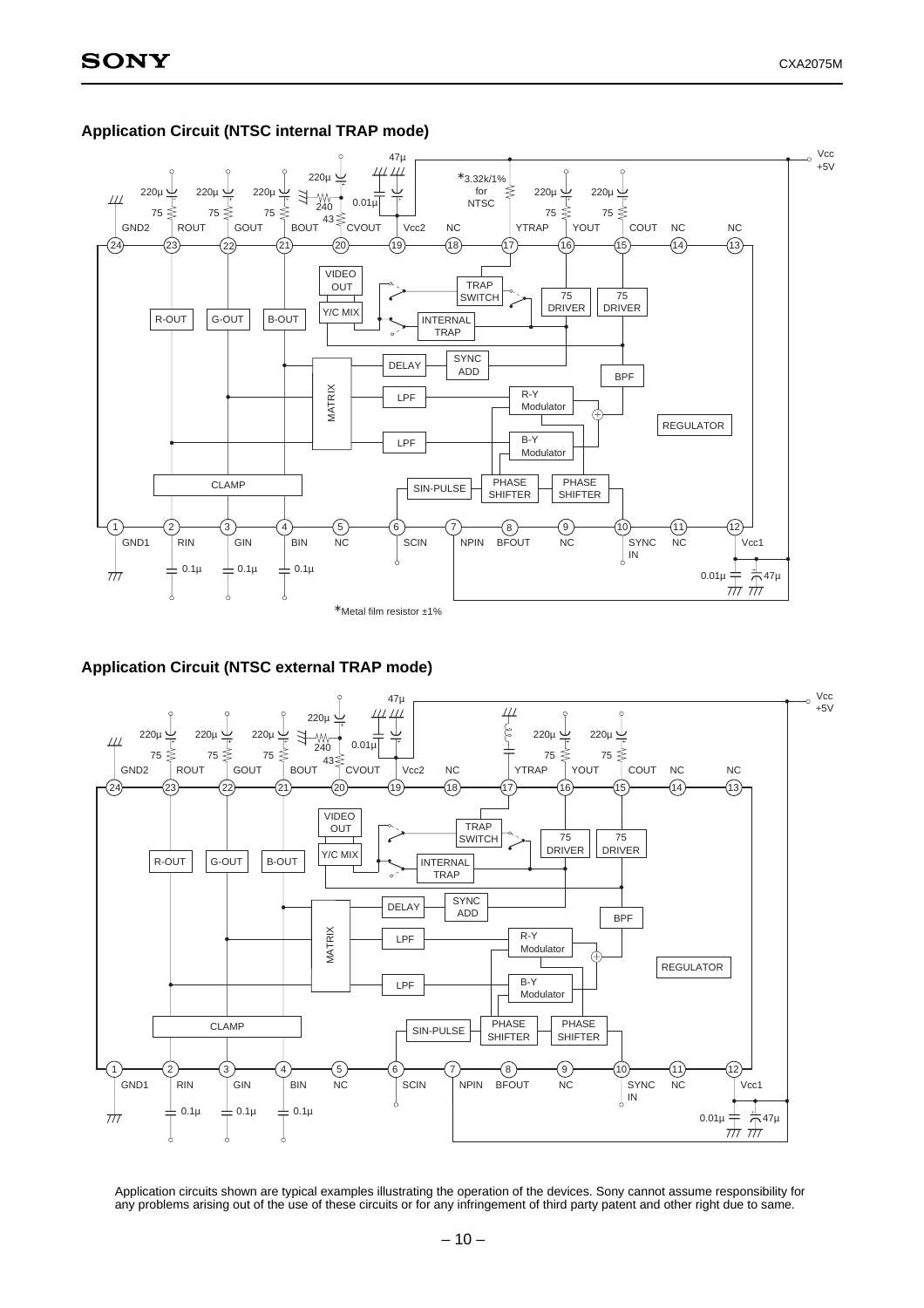

# **Application Circuit (PAL internal TRAP mode)**

**Application Circuit (PAL external TRAP mode)**



Application circuits shown are typical examples illustrating the operation of the devices. Sony cannot assume responsibility for any problems arising out of the use of these circuits or for any infringement of third party patent and other right due to same.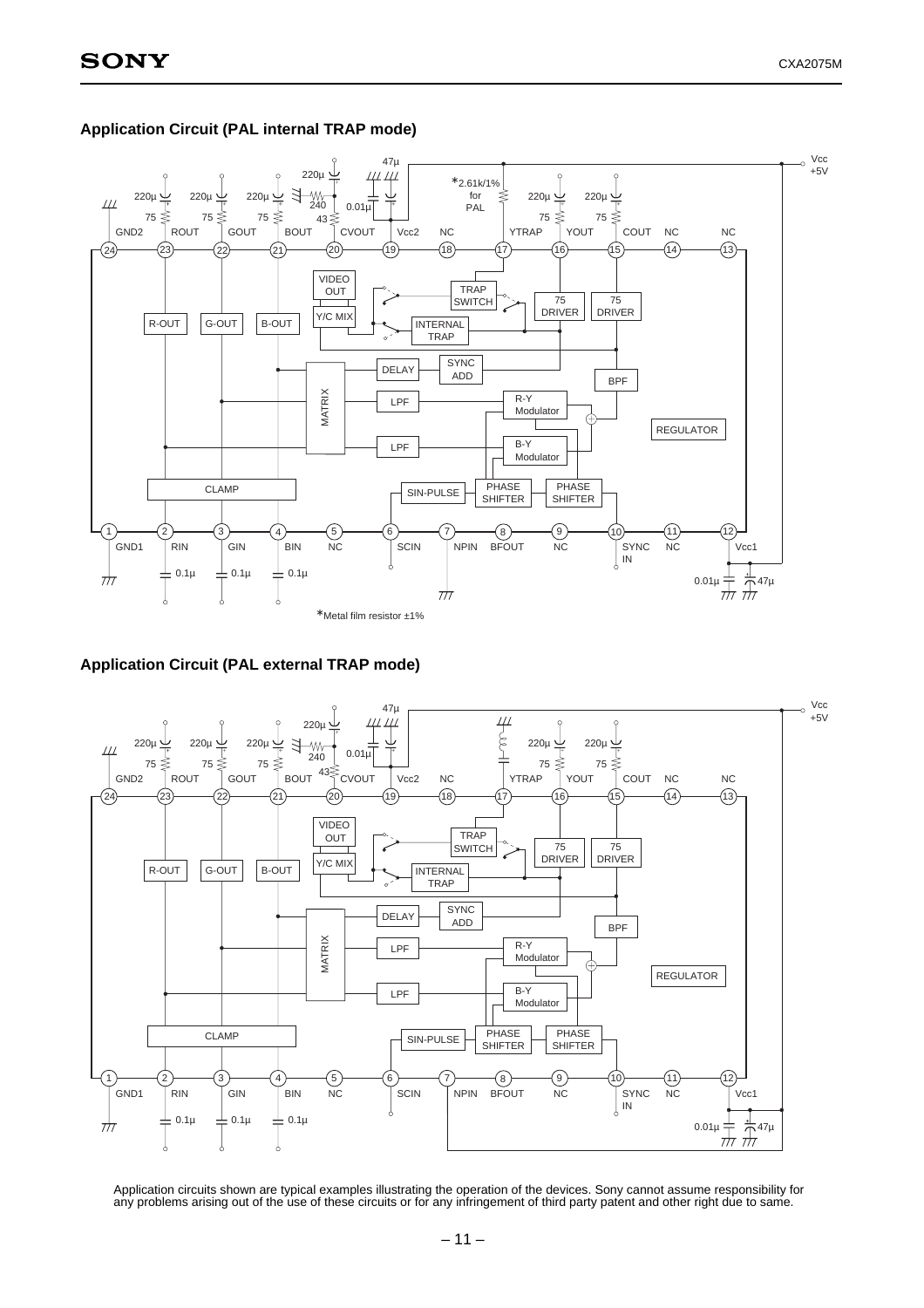# **Description of Operation**

Analog RGB signals input from Pins 2, 3 and 4 are clamped in the clamping circuit and output from Pins 23, 22 and 21, respectively.

The matrix circuit performs operations on each input signal, generating luminance signal Y and color difference signals R-Y and B-Y. The Y signal enters the delay line to adjust delay time with the chroma signal C. Then, after addition of the CSYNC signal input from Pin 10, the Y signal is output from Pin 16.

A subcarrier input from Pin 6 is input to the phase shifter, where its phase is sfited 90°. Then, the subcarrier is input to the modulators and modulated by the R-Y signal and the B-Y signal. The modulated subcarriers are mixed, sent to the band-pass filter to eliminate higher harmonic components and finally output from Pin 15 as the C signal. At the same time, Y and C signals are mixed and output from Pin 20 as the composite video signal.

# **Burst Signal**

The CXA2075M generates burst signals at the timing shown below according to the composite sync signal input.



H synchronization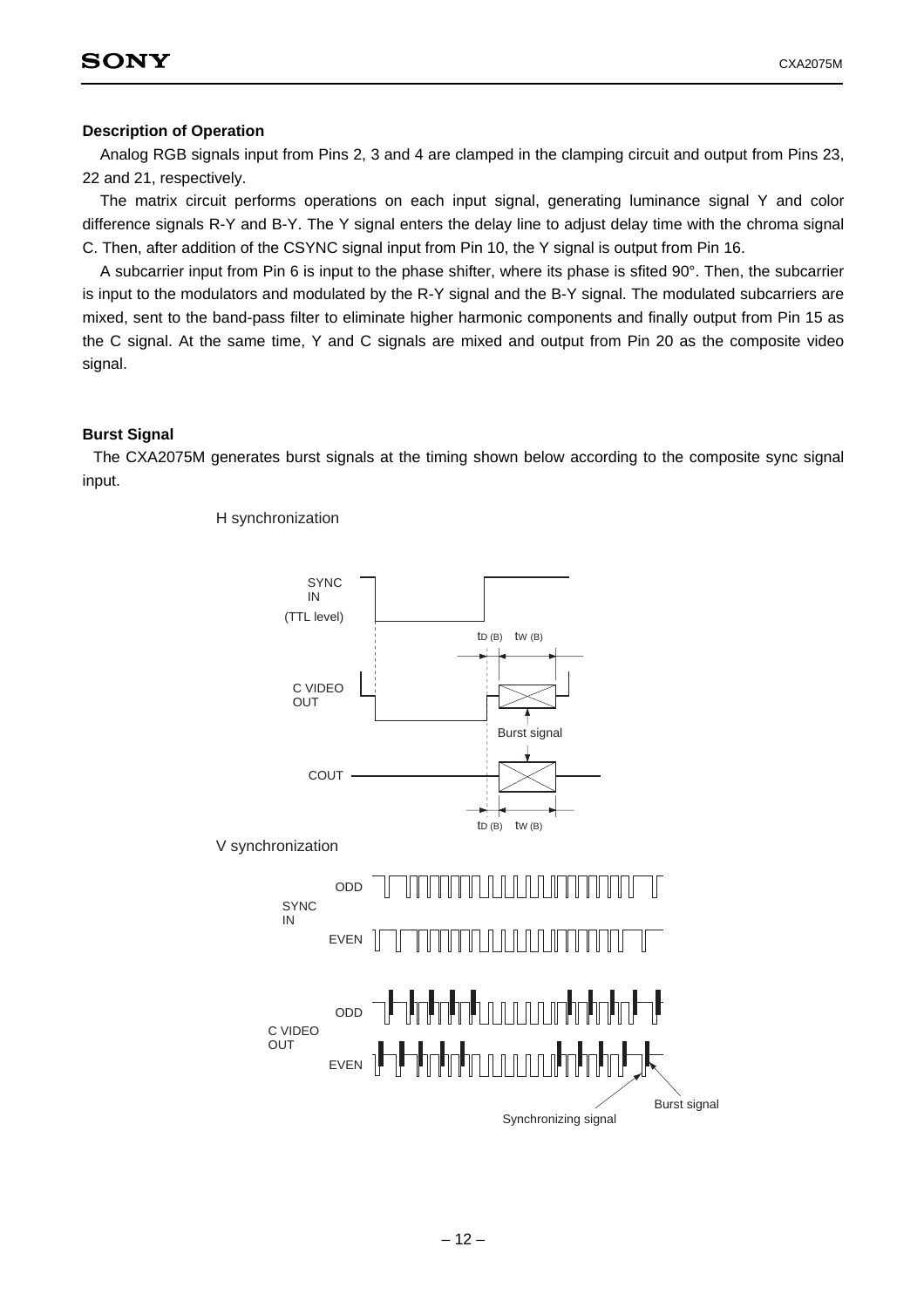# **Notes on Operation**

Be careful of the following when using the CXA2075M.

- 1. Be sure that analog RGB signals are input at 1.0Vp-p maximum and have low enough impedance. High impedance may affect color saturation, hue, etc. Inputting RGB signals in excess of 1.3Vp-p may disable the clamp operation.
- 2. The SC input (Pin 6) can be either a sine wave or a pulse in the range from 0.4 to 5.0Vp-p. However, when a pulse is input, its phase may be shifted several degrees from that of the sine wave input. In the IC, the SC input is biased to 1/2 Vcc. Accordingly, when a 5.0Vp-p pulse is input and the duty factor deviates from 50%, High- and Low-level pulse voltages may exceed Vcc and GND in the IC, which causes subcarrier distortion. In such a case, be very careful that the duty factor keeps to 50%.
- 3. When designing a printed circuit board pattern, pay careful attention to the routing of the Vcc and GND leads. To decouple the Vcc pin, use tantalum, ceramic or other capacitors with good frequency characteristics. Ground the capacitors by connections shown below as closely to each IC pin as possible. Try to design the leads as short and wide as possible.

| $\vert$ Vcc1 GND1 |  |
|-------------------|--|
| $\vert$ Vcc2 GND2 |  |

Design the pattern so that Vcc is connected to GND via a capacitor at the shortest distance.

# 4. SC and SYNC input pulses

Attach a resistor and a capacitor to eliminate high-frequency components of SC (Fig. A) and SYNC (Fig. B) before input.



Be careful not to input pulses containing high-frequency components. Otherwise, high-frequency components may flow into Vcc, GND and peripheral parts, resulting in malfunctions.

5. Connecting an external resistor to the 75Ω driver output pin

A capacitance of several dozen picofarads at each pin may start oscillation. To prevent oscillation, design the pattern so that a 75 $\Omega$  resistor is mounted near the pin (see Fig. C).

$$
\begin{array}{cccc}\n & * & \\
& \uparrow & \\
& 75 & \\
& * & \n\end{array}
$$
\nMake these leads short.

**Fig. C**

When any of the 75 $\Omega$  driver output pins is not in use, leave it unconnected and design the pattern so that no parasitic capacitance is generated on the printed circuit board.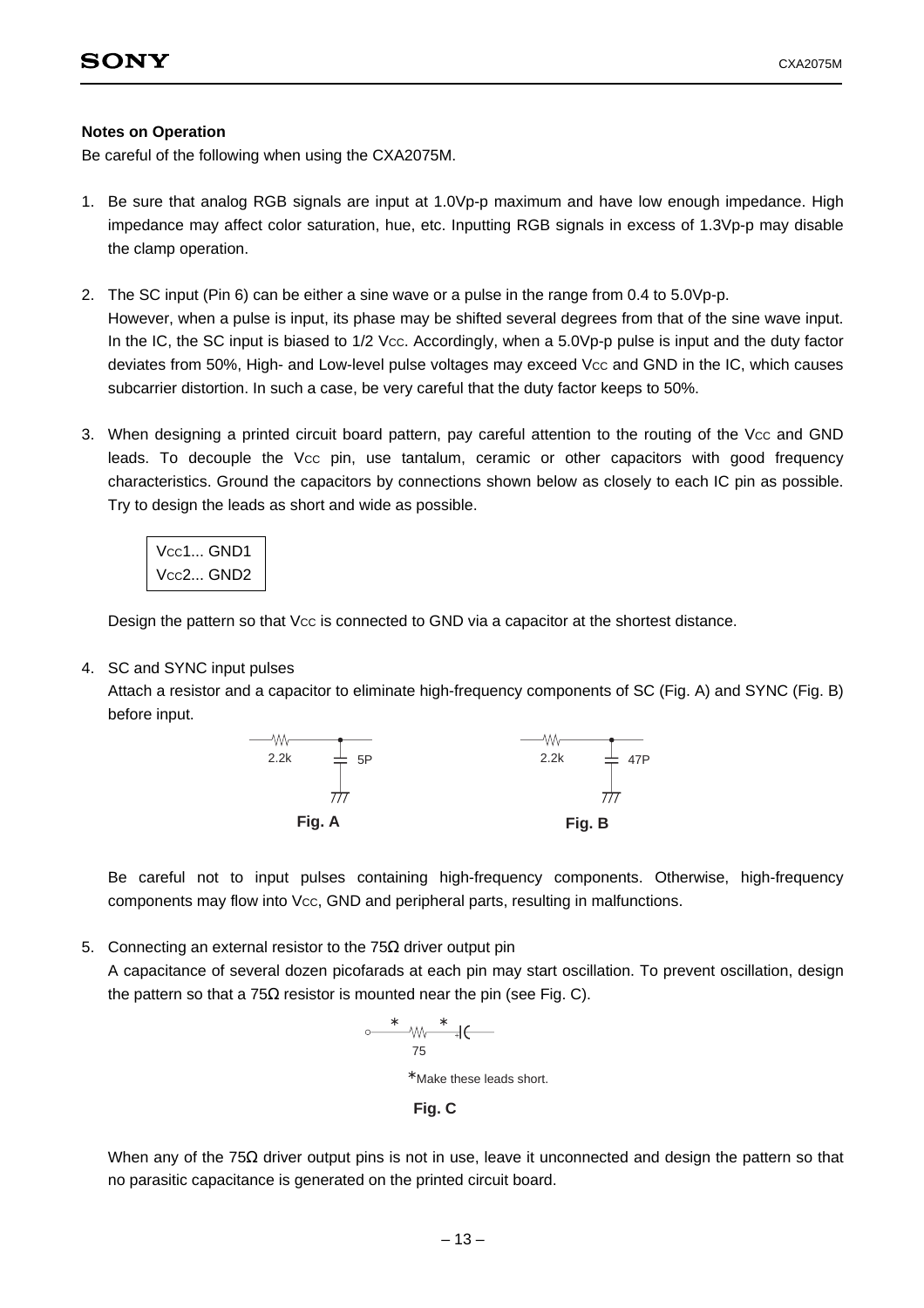# 6. YTRAP pin (Pin 17)

There are the following three means of reducing cross color generated by subcarrier frequency components contained in the Y signal.

(1) Install a capacitor of 30 to 68pF between YTRAP and GND. Decide the capacitance by conducting image evaluation, etc., giving consideration to both cross color and resolution.

Relations between capacitance and picture quality are as follows:

| Capacitance               | $30pF \leftrightarrow 68pF$                                         |  |
|---------------------------|---------------------------------------------------------------------|--|
| Cross color<br>Resolution | Large $\longleftrightarrow$ Small<br>High $\longleftrightarrow$ Low |  |
|                           |                                                                     |  |

(2) Connect a capacitor C and an inductor L in series between YTRAP and GND. When the subcarrier frequency is fo, the values C and L are determined by the equation fo =  $\frac{1}{2\sqrt{1.6}}$ . Decide the values in image evaluation, etc., giving consideration to both cross color and resolution. Relations between inductor values and picture quality are as follows: 2π √LC

| Inductor value            | Small $\longleftrightarrow$ Large                                   |  |
|---------------------------|---------------------------------------------------------------------|--|
| Cross color<br>Resolution | Large $\longleftrightarrow$ Small<br>High $\longleftrightarrow$ Low |  |
|                           |                                                                     |  |

For instance,  $L = 68\mu$ H and  $C = 28pF$  are recommended for NTSC. It is necessary to select an inductor L with a sufficiently small DC resistance. Method (2) is more useful for achieving a higher resoluation than method (1). When an even higher resolution is necessary, use of the S terminal (YOUT and COUT) is recommended.

C

(3) TRAP built in the IC can be used. Connect a resistor which determines to between YTRAP (Pin 17) and Vcc. Refer to Application Circuit. Be very careful of frequency characteristics and picture quality, and then use them.

| NTSC mode $R = 3.32k\Omega$ |  | $\geqslant R$ |
|-----------------------------|--|---------------|
| PAL mode $R = 2.61k\Omega$  |  |               |
|                             |  | Vcc           |

7. Driving COUT (Pin 15), YOUT (Pin 16), CVOUT (Pin 20), and B.G.R OUT (Pins 21, 22 and 23) outputs In Pin Description, "Capable of driving a 75Ω load" means that the pin can drive a capacitor +75Ω +75Ω load shown in the figure below. In other words, the pin is capable of driving a 150 $Ω$  load in AC.



8. This IC employs a number of 75Ω driver pins, so oscillation is likely to occur when measures described in Nos. 3 and 5 are not taken thoroughly. Be very careful of oscillation in printed circuit board design and carry out thorough investigations in the actual driving condition.